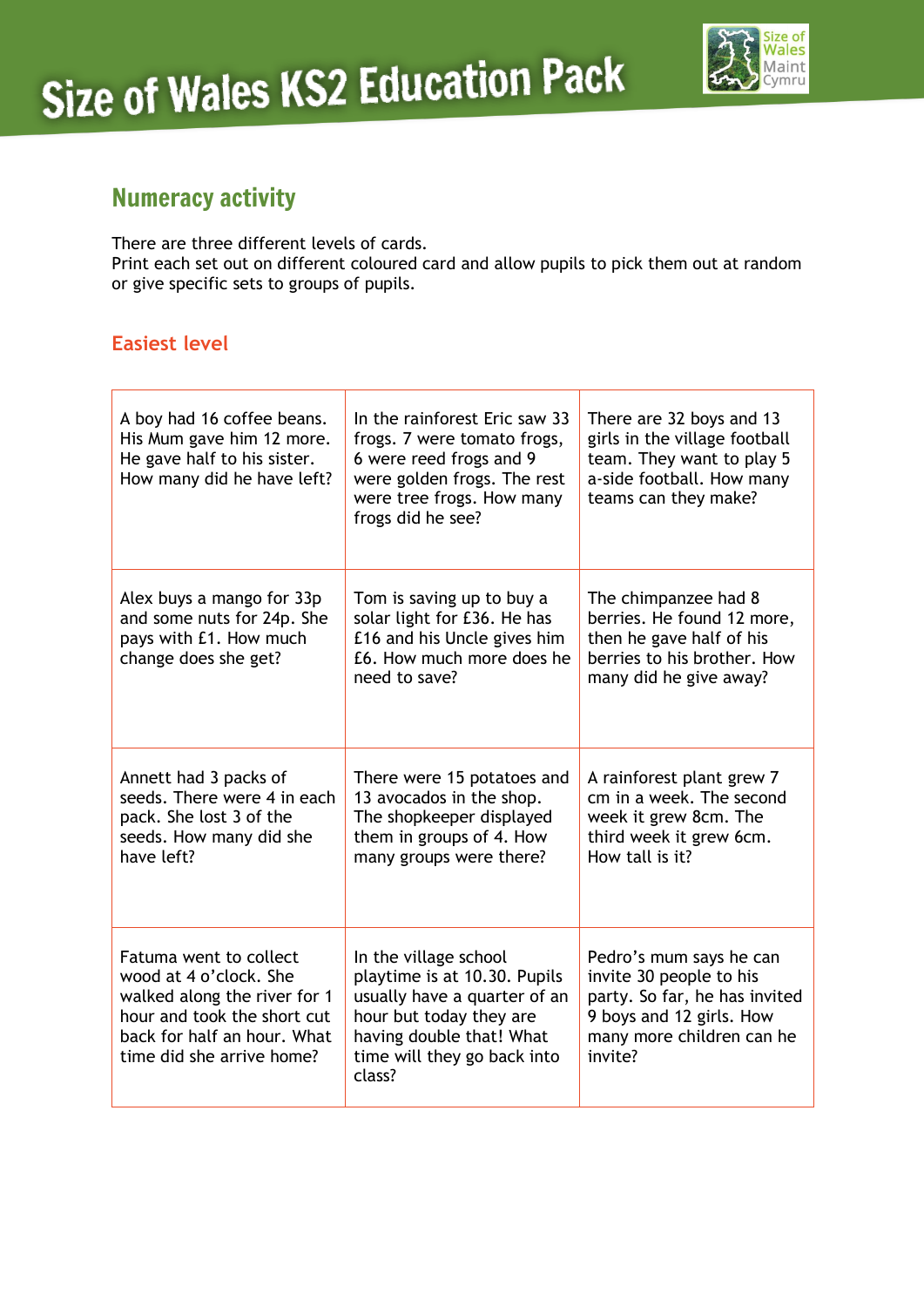

# Numeracy activity

There are three different levels of cards. Print each set out on different coloured card and allow pupils to pick them out at random or give specific sets to groups of pupils.

### **Medium level**

| There are 128 monkeys. 36<br>of them are hunting on the<br>ground. 46 are hunting in<br>the trees. The rest are<br>sleeping in the trees. How<br>many of the monkeys are<br>sleeping?             | In the tree nursery in<br>Uganda there were 5 rows<br>of seedlings. There were 8<br>in each row. 7 of the<br>seedlings have died. How<br>many are left?                                                                  | Silvia has to tie up the<br>goats. She needs 3 pieces of<br>rope 1.5 metres long. She<br>has a piece of rope that is 5<br>metres long. What length of<br>rope will be left over?        |
|---------------------------------------------------------------------------------------------------------------------------------------------------------------------------------------------------|--------------------------------------------------------------------------------------------------------------------------------------------------------------------------------------------------------------------------|-----------------------------------------------------------------------------------------------------------------------------------------------------------------------------------------|
| A family are going to travel<br>200 miles to the city. In the<br>first hour they travelled 48<br>miles. In the second hour<br>they travelled 65 miles.<br>How much further do they<br>have to go? | There are 175 trees ready<br>to plant in the forest. 45<br>are coffee trees, 51 are<br>avocado trees and 38 are<br>mango trees. How many<br>other trees are there?                                                       | There are three bags of<br>mangoes collected from the<br>forest. They weigh 400g<br>altogether. One bag weighs<br>150g. Another bag weighs<br>140g. What is the weight of<br>third bag? |
| Rogers had 1 litre of water<br>in his watering can. He<br>watered four small trees<br>with 200ml each. How many<br>mls were left in the<br>watering can?                                          | The landrover from the<br>town to the rainforest<br>village left at 7:30. It<br>should have taken 30<br>minutes but the road was<br>very muddy. It was 15<br>minutes late. What time did<br>it arrive in at the village? | Fatuma went to collect<br>wood at 4 o'clock. She<br>walked along the river for<br>50 mins and took the short<br>cut back for 25 minutes.<br>What time did she arrive<br>home?           |